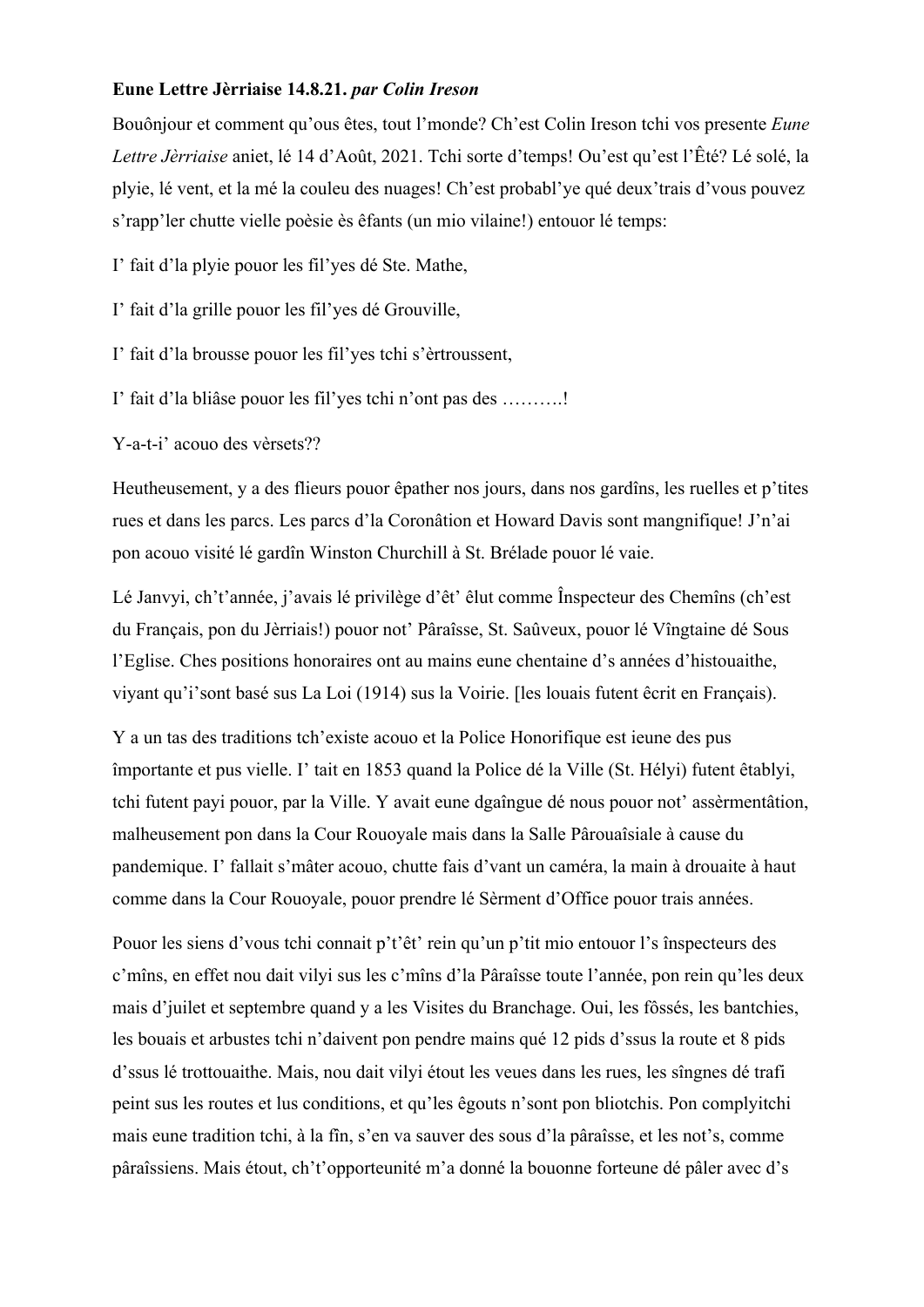aut's pâraîssiens et vaie les flieurs sauvages sus les fôssés: la blianche êpîngne, les g'zettes ou pipots, les becque-dé-corbîns, des pavots, lé rouoge-coucou et les potithons.

l'Ête apporte un tas d's êvennements, mais ch't'année, j'sommes à court des choses à chouaîsi. Jusqu'ach'teu, les grands rêunions en d'dans daivent aver les visagièthes, et sans doute chenna s'en va dêcouothagi les participants. L's aubèrges sont tout d'même et si nou veurt eune fait à baithe, nou dait êt' s'assis à eune tabl'ye. En Dgèrnésy, i's 'taient à faithe la beinv'nu ès visiteurs dépis lé c'menchement du mais d'juilet et lus neunméthos restent souos les not's et sont cèrtainement, et acouo, lé pus bas qué Jèrri! Hélas!

La chose avec les langues et lus mots est qué nou peut les faithe sèrvi dans des difféthent manièthes. Par exampl'ye, la souothis…oui, lé p'tit animaux tch'êffrite les gens, mais en Jèrriais ch'est étout lé mot pouor d'la bouonne viande (j'espethe qué ch'est d'la viande dé Jèrri!); lé co - tchi supporte la tête ou lé grand ouaîsé tchi chante dé bouonne heuthe lé matîn et lé moussieu en charge des poules sus les fèrmes; un potithon – p'tit nièr însecte dans les gardîns ou lédgeunme pouor faithe sèrvi avec des chandelles en d'dans au jours du Guy Fawkes ou les belles fieurs dans les bouais et sus les falaises; et bliatchinner – quand nou veurt nièrchi les soulièrs ou si les p'tits ont 'té un mio vilains, nou les bliatchinne! Vèthe, i' faut comprendre exactement la convèrsâtion! Jé m'rappele bein l'occâsion quand j'tais sus la strade d'la Salle Pârouaîsiale d'la Trinité pouor eune sethée d'l'Assembliée d'Jèrriais, et j'pâlais avec Mme Iris Le Ruez – ch'tait comme lé duologue împromptu dans l'Eisteddfod, lé sujet 'tait entouor les blianches machinnes dans la tchuisînne. Iris pâlais entour la gelé et me, j'pâlais entouor la g'lée –Iris tchi voulait garder frais la viande et mé, tchi mangeait eune beurrée dé g'lée!! Comme l'audienche bouffait!

Lé v'là assez pouor aniet, mèrcie pouor m'aver êcouter, et à la préchaine,

Colin Ireson

## **Translation**

*Hello, how is everyone? It's Colin Ireson bringing you Eune Lettre Jèrriaise today, 14.8.21. What weather! Where is the summer? Sun, rain, wind, and the sea the colour of clouds! Probably a few of you will remember this old children's poem (a little naughty!) about the weather:*

*It's raining for the girls from St. Mary, It's hailing for the girls from Grouville,*